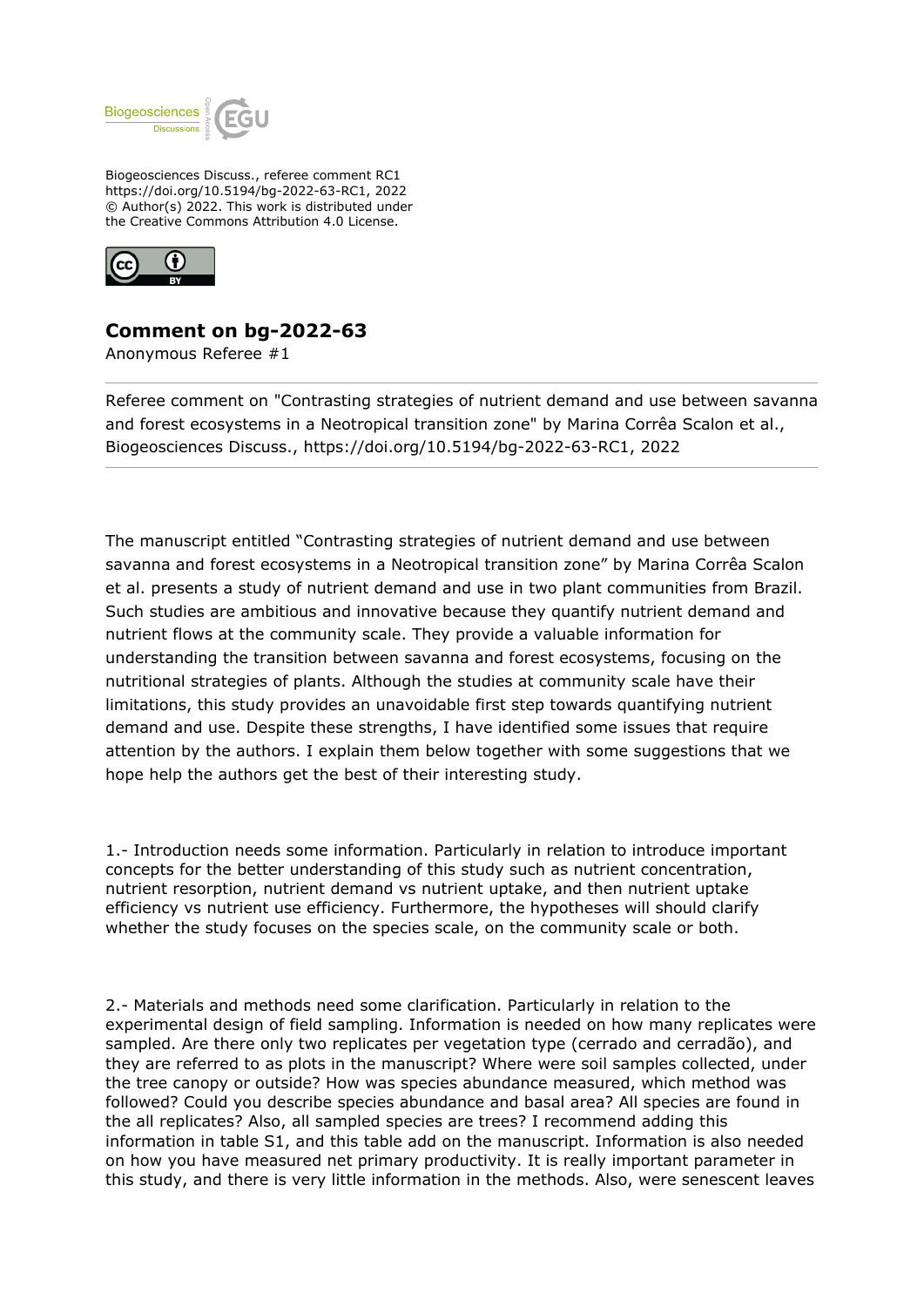collected from the same individuals collected previously in January 2008? Information on analytical techniques of soil data is also needed.

3.-Information on some statistical methods needs to be improved. In particular, the reason behind the use of community weighted mean to scale up species values to community for nutrient concentrations, which affects nutrient demand, nutrient use, and nutrient use efficiency and nutrient uptake efficiency parameters at community scale. Species selection would produce a strong bias in the community value, especially when target species belong to different families. Could you justify species selection in the methods, indicating for example their abundance in plots. Furthermore, the use of community weighted mean is only suitable for use with many replicates to avoid Type I error, or to include random effects on the models. For this reason, more information is needed on the statistical methods. Did you include any random factors on the MANOVAs and ANOVAs? What are the variables, the fixed terms and the random terms? And what R function did you use?

4.- Results need some clarification. Most of results seem purely descriptive without any statistical test, although it seems indicate it in the methods. Are differences between sites in terms of species mean comparisons, nutrient resorption, net primary productivity, nutrient demands statistically significant? I suggest adding all statistical analyses in the manuscript or supplementary files, providing sample size and test value,not just asterisks in figures. Also, why are soil data not treated in the results, but are treated in the hypothesis and discussion? Why did you not show the z-score in the manuscript related to nutrient use efficiency and nutrient uptake efficiency, and show the means and SE when you calculating differences based on the z-score?

Discussion section would be clearer if separate paragraphs were used to discuss each hypothesis, indicating the key results of this study. In this sense, the authors dedicate the first and the second paragraphs to discuss a higher P content in wood by Cerrado species than Cerradão species as a key result when they did not report any statistically significant test value in the results for sapwood and heartwood (line 178, Fig1, Fig S1), as they did for inner bark. Could they justify this or report a test value in the results?

Minor comments:

-Throughout the manuscript try to homogenize concepts as plots, area or sites, and to differentiate between species scale or community scale.

-Species name would be in italic format in the text, such as *Hirtella glandulosa* and *Emmotum nitens* in line 117.